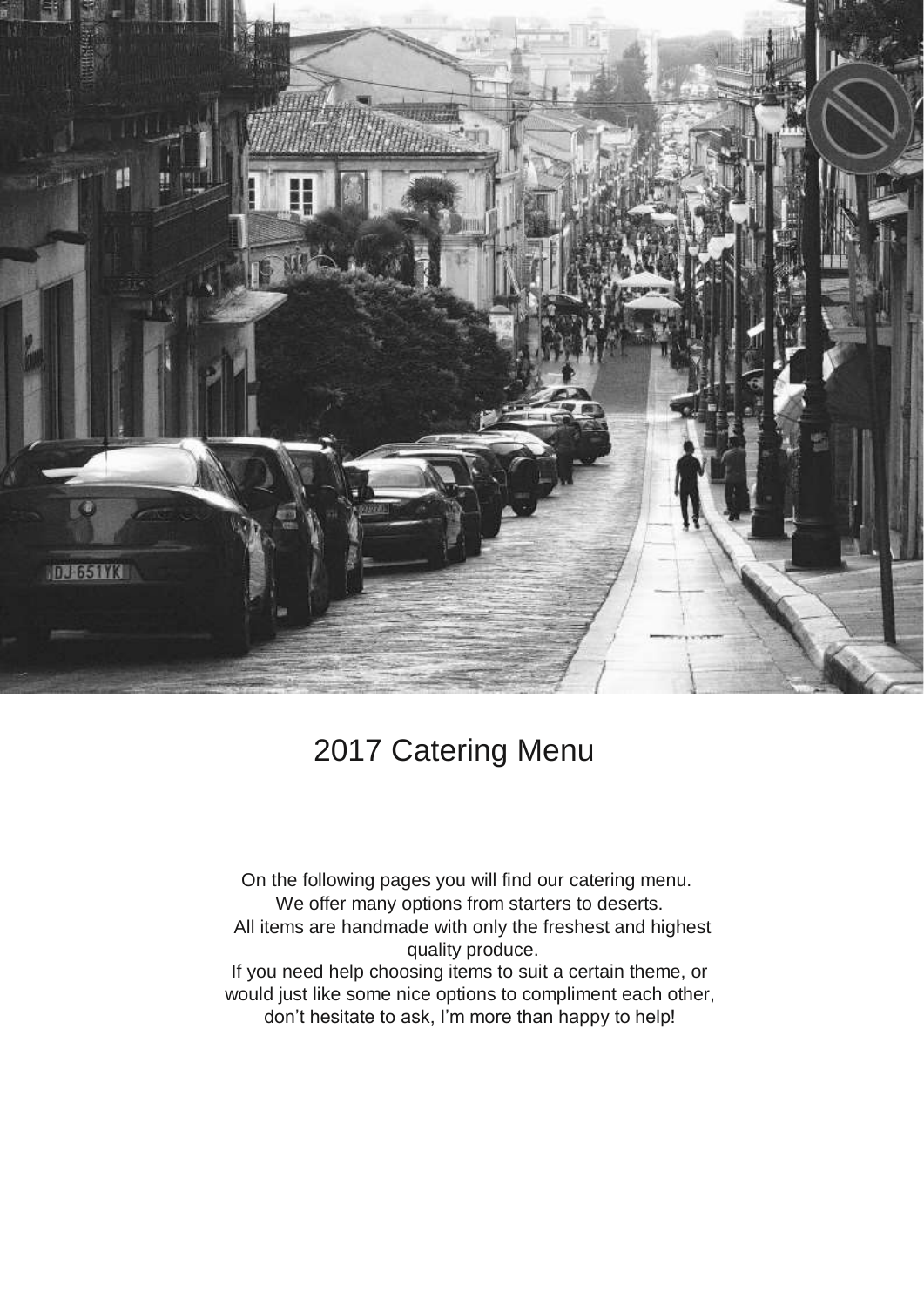

## **STARTERS**

#### **DIPS**

Avocado, tomato & coriander salsa with sourdough crisps Roasted eggplant & ricotta Sourdough served with dukkah, aged balsamic & evo

#### **TRAMEZZINI (SMALL ITALIAN SANDWICHES)**

Smoked salmon with horseradish cream & dill Prosciutto with mozzarella & semi dried tomatoes Leg ham with emmenthal & dijionaise

#### **BRUSCHETTA**

Caprese with fresh mozzarella, basil & tomato Siciliana with tomato, onion, basil, olives & capers Caponata with eggplant, peppers, tomato, & capers Peperonata with oven roasted red & green capsicums

#### **COLD**

Prosciutto wrapped melon Caprese sticks (mozzarella balls, cherry tomatoes, basil, with fresh basil vinaigrette Vietnamese rice paper rolls with dipping sauce Smoked salmon tarts with horseradish cream, capers, salmon roe & dill Caramelised balsamic onion, goats cheese & cherry tomato tartlets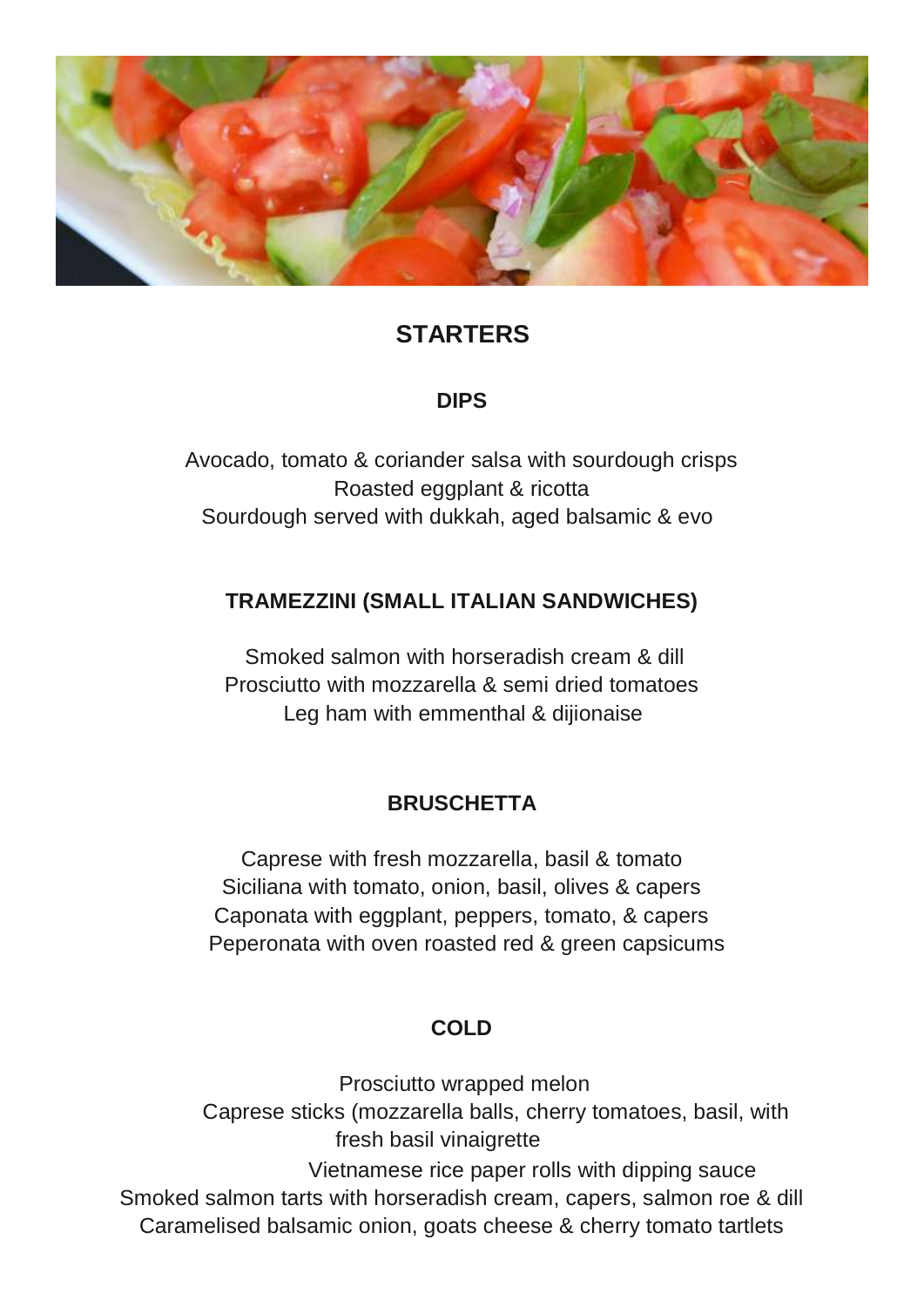

## **SOUP SHOTS**

Roasted Cauliflower & Parsnip/ Pea & Mint/ Vichyssoise

#### **WARM**

Ricotta, fetta & spinach filo cigars with tsaziki Italian meatballs with tomato & capsicum salsa Mini osso bucco pies with gremolata sauce Frittata with pea & asparagus topped with sundried tomato Arancini balls with mozzarella inside Chicken schnitzel goujons with garlic aioli Mini assorted quiches Kofta meatballs with yogurt sauce Curry puffs (veg or meat) with yogurt dip Beef & olive empanandas Mini san choi bao Chicken satay with homemade peanut sauce Thai fish & prawn cakes with dipping sauce

#### **ANTIPASTI PLATTER**

Assorted italian salumi, cheeses, olives, grilled vegetables & sundried tomatoes.

## **CHEESE & FRUIT PLATTER**

Assorted cheeses, nuts, dried fruits, fruit pastes & crackers.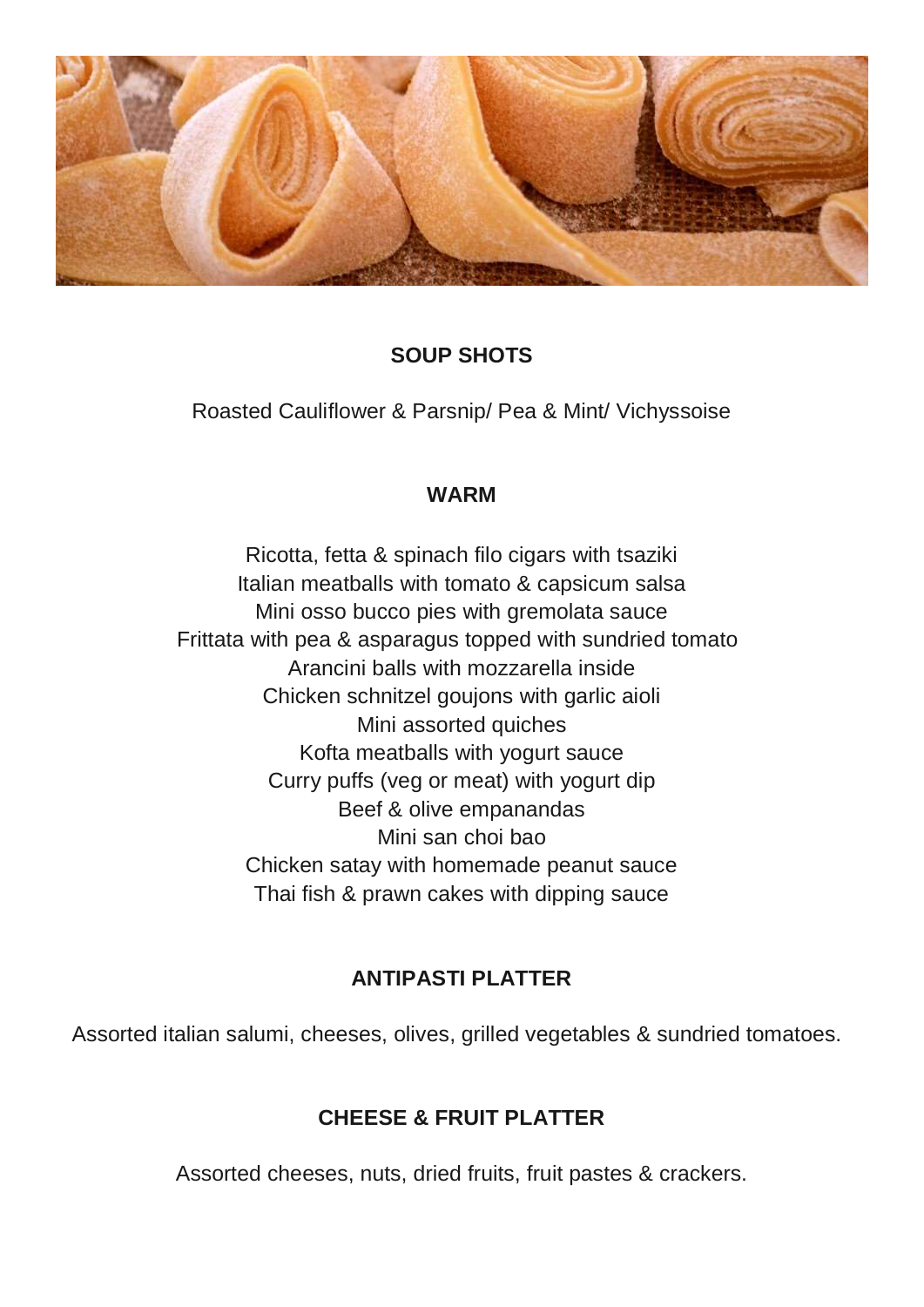

### **MAINS**

Porchetta - tuscan roasted pork belly with mostarda Spanish chicken with chorizo & red peppers Osso bucco with gremolata Italian style roast chicken pieces with lemon, rosemary & onions Pork & veal cannelloni with béchamel & tomato sauce Chicken involtini with prosciutto & sage in marsala sauce Lori's thai style green chicken curry Lori's malaysian style chicken curry with potatoes Baked teriyaki glazed salmon with coriander Whole bbq salmon with ginger shallot & chilli

#### **SIDES**

Rosemary roasted potatoes Puree of potatoes Puree of sweet potato with cumin & morrocan spices Honeyed carrots Saffron spiced rice Steamed fresh beans with lemon & evo

#### **SALADS**

Fresh garden salad with homemade vinaigrette Rocket, roasted pumpkin, fetta & pine nut Fennel, orange, radish & rocket salad Russian with potato, carrots, peas & fresh beetroot Czech with potatoes, gherkins, anchovies, eggs, capers. Potato salad with mayo & eggs Greek salad Thai style noodle salad with chicken, mango & asian herbs Watermelon, fetta & red onion